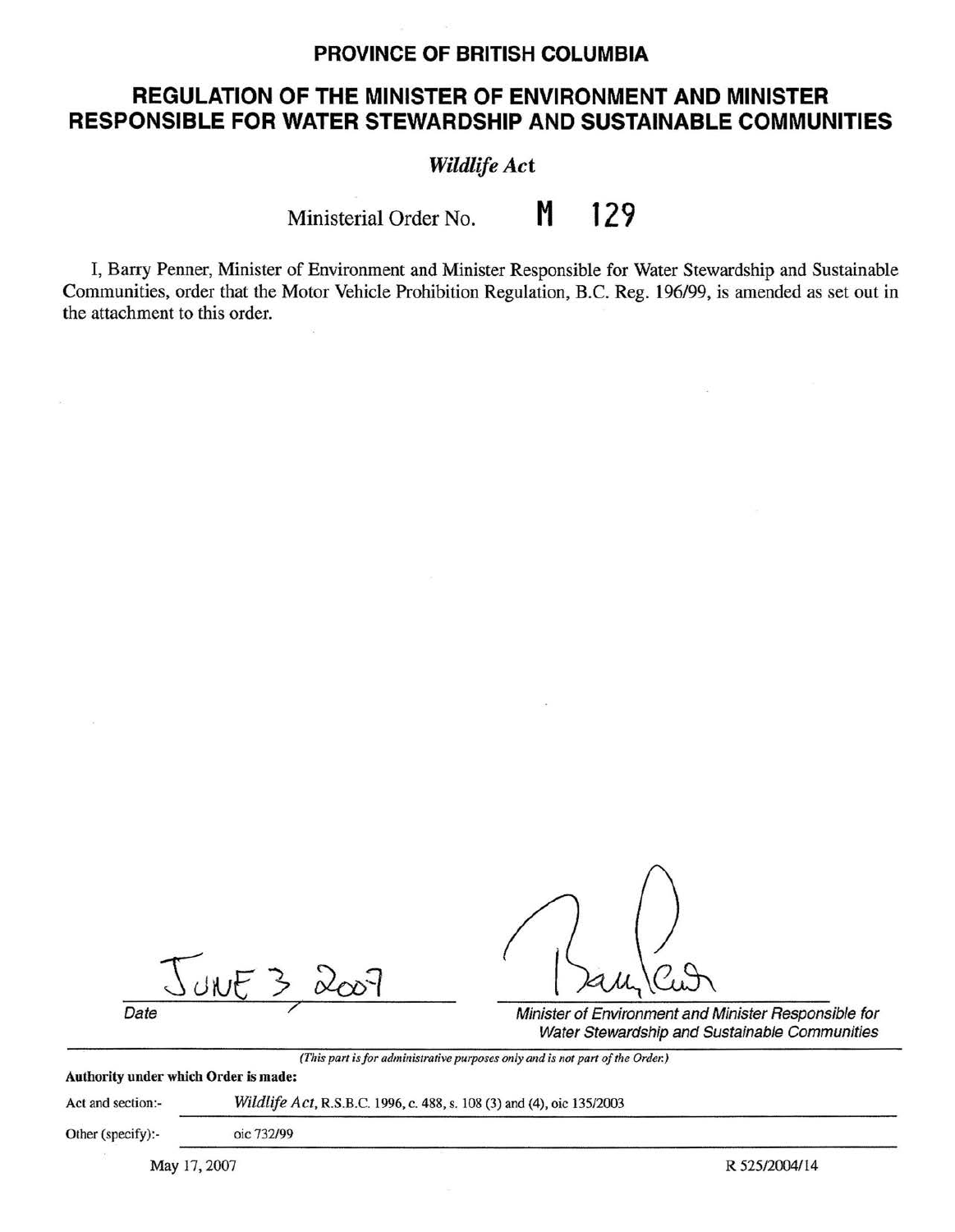### **SCHEDULE**

- *1 Section 8* (7.3) *of the Motor Vehicle Prohibition Regulation, B.C. Reg.196/99, is amended by striking out* "in the area described in item 71 (Finlay) of Schedule 1." *and substituting* "in the areas described in items 71 (Finlay), 72 (Upper Flathead) and 73 (East Flathead) of Schedule l ."
- *2 Schedule 1 is amended* 
	- *(a) by repealing item 69 and Map No. 1-69/06,*
	- *(b) by adding the following item and Map No.1-72/07:*

#### **72 Upper Flathead**

Effective year round, in that portion of M. U. 4-1 outlined in red on the attached Map No. 1-72/07, except that

- (a) at all times, motor vehicles are permitted on roads shown highlighted in green on that map, and
- (b) snowmobiles are permitted between November 1 and May 31. , *and*

#### *(c) by adding the following item and Map No.1-73/07:*

#### **73 East Flathead**

Effective year round, in that portion of M.U. 4-1 outlined in red on the attached Map No. 1-73/07, except that

- (a) at all times, motor vehicles are permitted on roads shown highlighted in green on that map, and
- (b) snowmobiles are permitted on roads highlighted in dashed green between November l and May 31.

#### *3 Schedule 2 is amended*

- *(a) in item 12 (k) by striking out* "from the intersection of said road and Far Creek." *and substituting* "from the 64 km mark.",
- *(b) by repealing item 35, by substituting the following and by adding Map No. 2-35/07:*

#### **35 Grohman Creek**

Effective year round, in that portion of M.U. 4-18 shown as shaded on the attached Map No. 2-35/07., *and* 

- *(c) by repealing item 37 (d) and substituting the following:* 
	- $(d)$  that portion of M.U. 4-4 being
		- (i) the western slopes of Mt. Mahon,
		- (ii) the Manson Creek watershed, and
		- (iii) the northerly watershed of Hawkins Creek above the Hawkins Creek Road, west of an unnamed stream flowing southwesterly into Hawkins Creek from M. Mahon approximately 2 km